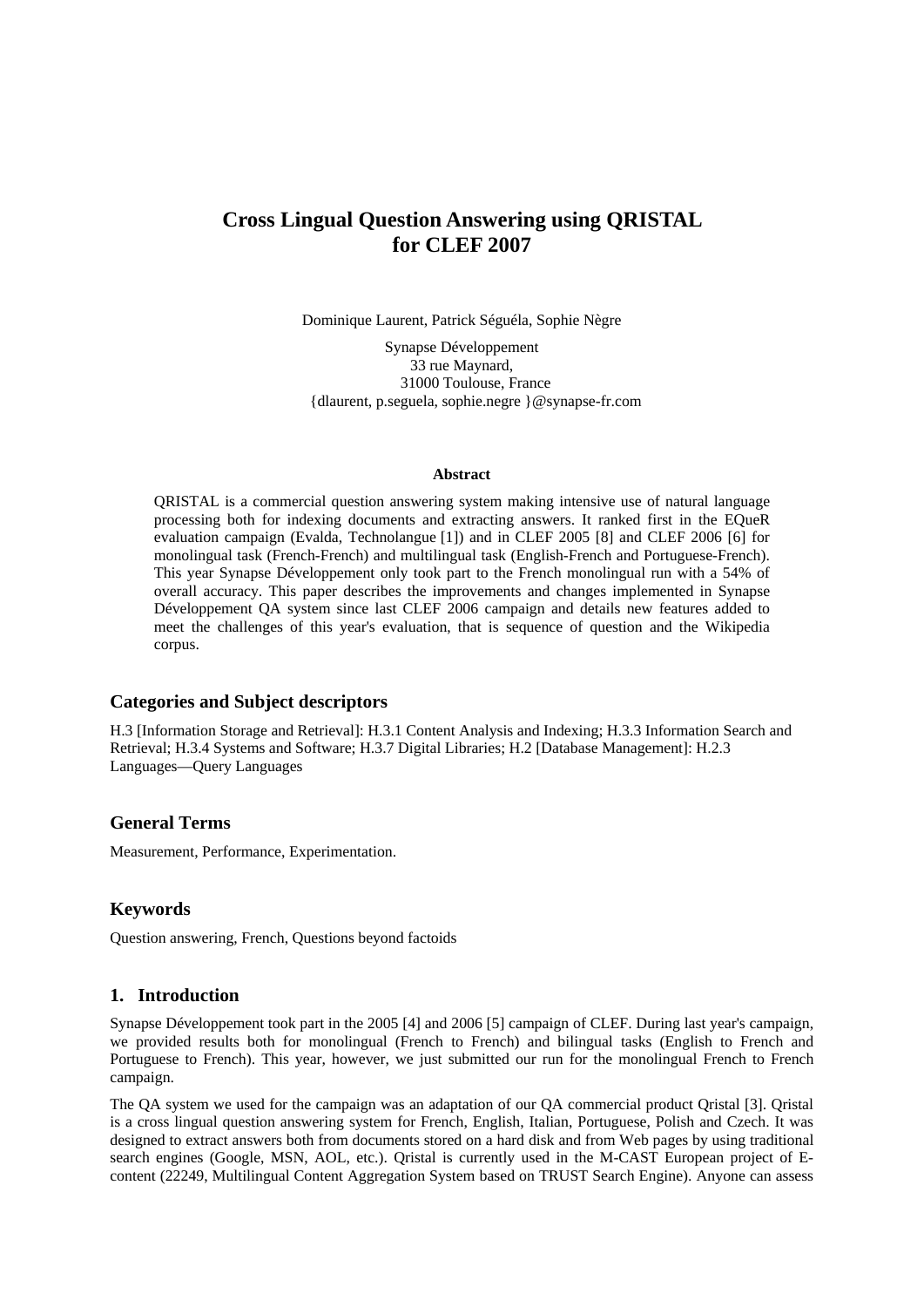| Qristal | online | ask | questions                                                                      | on | Wikipedia | on |  |
|---------|--------|-----|--------------------------------------------------------------------------------|----|-----------|----|--|
|         |        |     | http://synapse.servehttp.com/ASP/ClientAsp QristalSearch/WebFormWikipedia.aspx |    |           |    |  |

Qristal integrates sophisticated Natural Language Processing components such as embedded ontologies, synonyms dictionaries, semantic relation extraction, coreference resolution, temporal contexts. The main originality of the architecture of our system is that it uses multi-criteria indexes [5]. While indexing, each document is divided into block of 1 kilobyte. Then, each block is analyzed syntactically and semantically, anaphora and metaphor are resolved. As a result, for each block, 8 different indexes are built : heads of derivation for common nouns, proper nouns, idioms, named entities, concepts, fields, QA extraction patterns and keywords.

Compared to last year, the architecture of our QA system remains roughly the same : after the question is submitted, it is categorised according to a question typology and pivots are identified. An automatic search in the index retrieves a set of potentially relevant blocks, containing a list of sentences related with the question. Blocks are sorted with weights and only 100 blocks are linguistically analysed for the selection of best sentences. Sentences are weighted according to their semantic relevance and similarity with the question. Next, through specific answer patterns, these sentences are examined once again and the parts containing possible answers are extracted. Finally, a single answer is chosen among all candidates.

The next section gives an overview of the main improvements of our QA technology over last year. Section 3 addresses the various adjustments we made to adapt to both novelties of this year's QA@CLEF campaign, namely the use of Wikipedia and the handling of topic related questions. Section 4 presents and discusses our results and section 5 concludes with future guidelines.

# **2. Improvement of the technology**

#### **2.1. Improvement of linguistic resources**

As the product is being marketed, the linguistic resources need to be permanently updated.

Proper names dictionary was dramatically increased from 44 000 to 117 000 entries. This work exploited Wikipedia resources to list candidates, mostly works, enterprises and people's name. Thus, candidates were manually validated. We also add to proper names relevant information. For example, for a person, we mentioned its nationality, birthplace, birth date, date of death and main function. For a town, we mentioned its country, its region, its surface, its population and if its a capital or not. Note we only used the link between towns and countries and between persons and nationalities for this QA@CLEF campaign. Actually, a deeper use of those resources could have lead us to provide "unjustified" answers as it encourages the system to rank first a text including some answers even if the system did not find any clear justification of that answer in the text.

Together with our resources, our French syntactic analyser has noticeably been improved as we received the detailed results of the Easy campaign [7] where our analyser was awarded as one of the best tools available for French.

#### **2.2. Handling of meta data**

Our system now handles meta data. For a given document it stores its title, creation date, author and keywords. Note that dividing texts into blocks made it compulsory to store keywords for a given document. Isolated blocks cannot explicitly mention main subjects of the original text although sentences of these blocks relate to these subjects. Consequently, titles are considered as belonging to all blocks of texts.

We revised our algorithm for index search to take those meta data into account, that is to filter scanned blocks. For example, the analysis of the a question *Qui a reçu le prix Goncourt en 1995?* (*Who was awarded the Goncourt Prize in 1995?*) infers that the question is temporally restricted and its time environment is a date, i.e. the year 1995. Thus, the index search algorithm will give focus on documents created in 1995 while documents created before 1995 will be lowered.

Additionally, other small improvements were made, such as the implementation of new algorithms for searching noun phrases and related words in the index.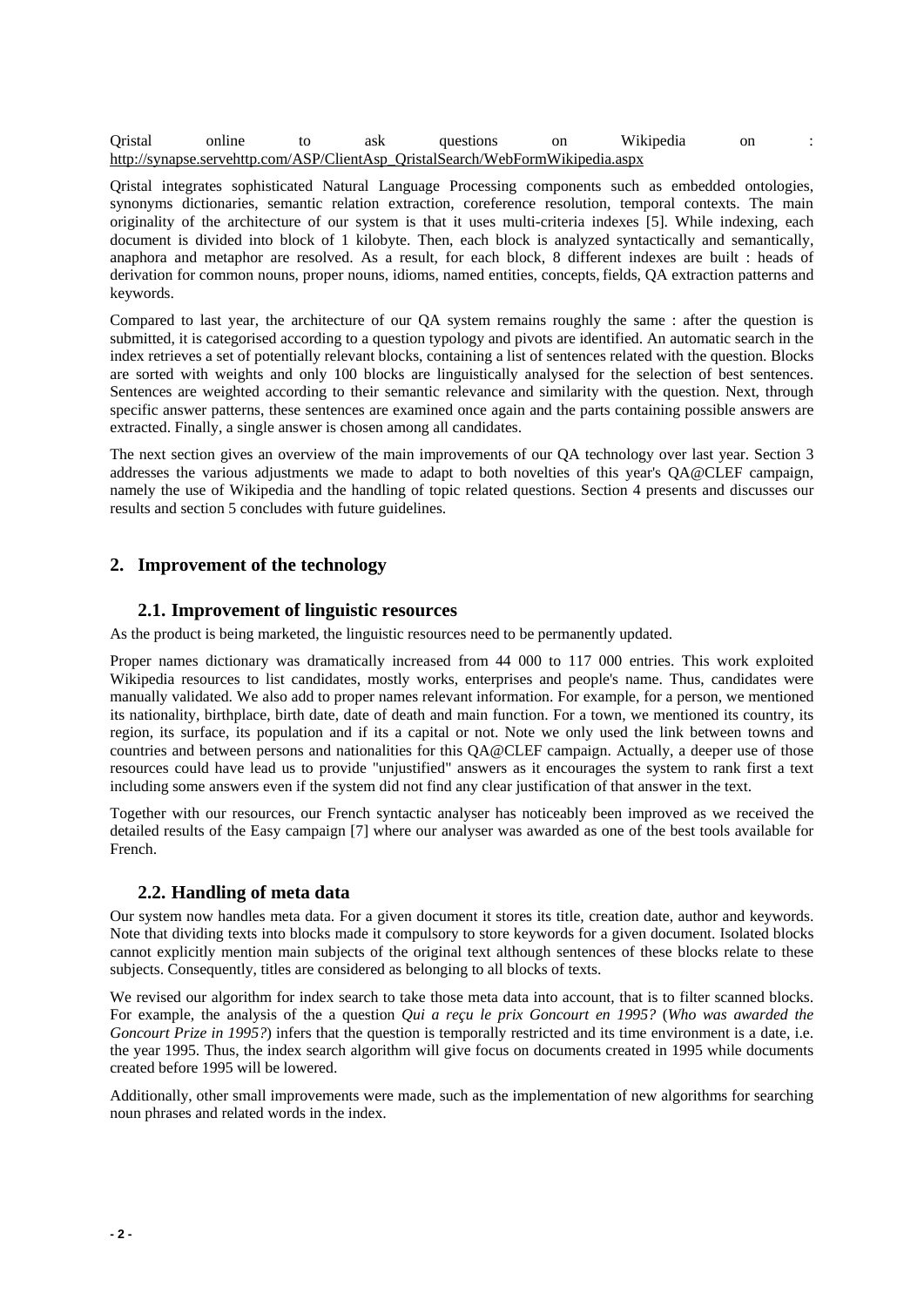# **3. Coping with changes**

This year's campaign introduced some new elements participants had to cope with : topic-related questions and articles from Wikipedia considered as an answer source.

#### **3.1. Wikipedia searching**

First decision was to simplify the Wikipedia corpus in removing XML tags and, on top of suggested exclusion proposed in the guidelines, suppress REDIRECT files. As previous campaigns were based on news collections,0 we here list some elements we identified as specific to Wikipedia.

Texts have very few redundancy. An information is often mentioned once in the overall corpus, the author making extensive use of hyperlinks. Basically, Wikipedia is influenced by the fact that it is meant to be read in a browser in a web environment. Moreover, it is very important to consider titles as the main subject of an article is often referred using anaphora.

Additionally, the document layout, nonexistent in news corpus, is very important in Wikipedia. Lots of information are in tables that are particularly difficult to handle for technology based on the analysis of lists of sentences. Typically, for a town, the population, land area or country will be stated in tables and not referred in the text of the article anymore. For example, table titles are often missing or replaced by dedicated codes (the tag "datedeces" is displayed "date de décès" (*date of death*)).

Finally, there are more spelling mistakes in Wikipedia than in news text. Diacritic signs are particularly neglected. The name of persons stands often in the title and in the very beginning of an article. Unfortunately, all first names of the person are mentioned where only one first name is commonly used. The page "Marivaux" is entitled and begins with "*Pierre Carlet de Chamblain de Marivaux*". The page about "Victor Hugo" begins as follows "Victor-Marie Hugo, né le 26 février 1802 à Besançon, mort..." ("Victor-Marie Hugo, born the 26th of February 1802 in Besançon, died..."). On both those pages our technology will recognise and index the complete named entity making it difficult for the algorithm to find the common usage (Marivaux, Victor Hugo) in this block.

# **3.2. Topic-related questions**

Topic-related questions are clusters of questions which are related to the same topic and possibly contain anaphoric references between one question and the other questions. 76 questions out of 200 were topic-related for the French QA@CLEF 2007 run.

We implemented a special treatment to handle the fact that the question are topic-related. For example, last dates and geographic places (country, towns) encountered in a sequence were systematically added in the next question.

But our effort focuses on the detection of anaphora within a topic-related question set. Our overall technology encompass an anaphora resolution technique. The idea was both to organise an interface to treat questions and answers as a flow in a topic-related question set and improve the coverage of our anaphora resolution technique for those data. The anaphora resolution aimed at replacing reference by the word or noun phrase it referred to. This generated question is then treated normally by the QA process.

Qristal already resolved anaphora for pronouns and possessive adjectives. For this campaign, we developed an algorithm to handle demonstrative adjectives. When the syntactic analysis of a question detect a demonstrative adjective, we select the noun phrase it introduces and look at previous questions and answers for this noun phrase or synonyms. If we find one, we collect its extension and replace the demonstrative adjective and the noun phrase of the current question by this extended noun phrase. For example, in the question *Qui a réalisé ce film ?* (*Who directed this movie?*) the demonstrative adjective is "*ce*" (this), the noun phrase introduced is "*film*" (movie). Now let us consider previous answers and questions in this topic-related set : previous answer is *la palme d'or* (*Golden palm*) and previous question is *Quelle récompense le film Pulp Fiction a-t-il reçu lors du festival de Cannes?* (*What award did the film "Pulp Fiction" get at the Cannes Film Festival?*). The noun phrase "*film*" is then found and its extension is "*film Pulp Fiction*". Thus, we replace the demonstrative adjective and the noun phrase of the current question by the extended version to get the following question *Qui a réalisé ce film Pulp fiction?* (*Who directed this film "pulp Fiction"?*).

If the noun phrase and its synonyms are not found in the previous answers and questions set, we take the last noun phrase with the same semantic type. Semantic types can be abstract, concrete, human, animal or animated.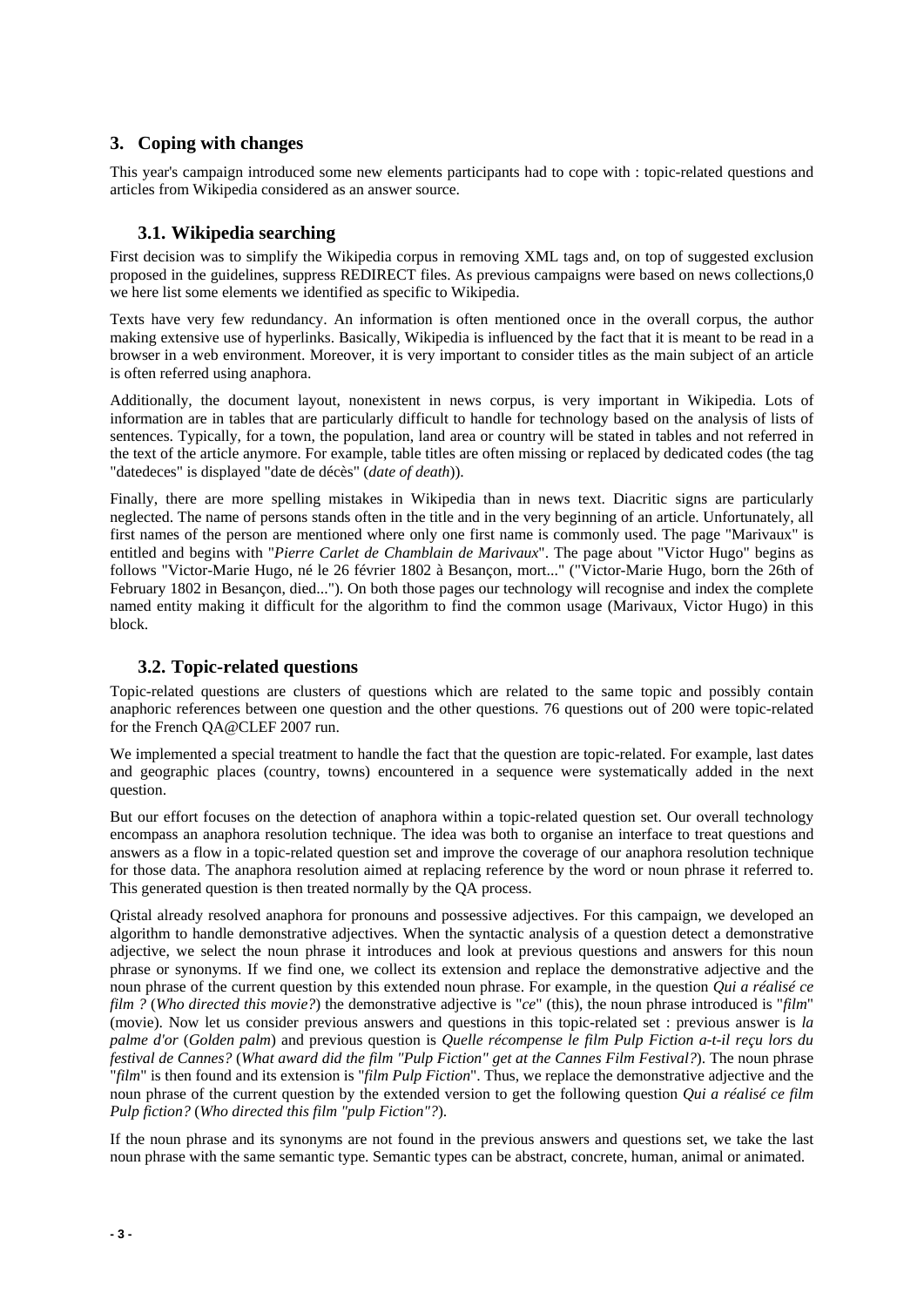Anyway, either with this additional treatment, some anaphora were judged as too complicated to be handled as *Lequel d'entre eux découvrit l'uranium 235 ?* (*Which one of them discovered uranuim 235?*) coming after *Comment se prénommaient les deux frères Piccard ?* (*What were the first names of the two Piccard brothers?*).

Unfortunately the introduction of topic-related question makes it difficult for us to participate to cross language runs for Portuguese to French. As previously mentioned, we changed the interface of our linguistic modules that analyses the question. and thus made it incompatible with the Portuguese module of our partner Priberam [2]. Making it compatible was not much of a work but we did not managed to do it for the due time. Moreover, to resolve anaphora we had to consider both questions and answers. And thus, translate those answers in a cross language environment for topic-related questions.

### **4. Results**

The results of this QA@CLEF campaign for our monolingual French run are as follows :

| Total answers | 108 | 32  |      |      |
|---------------|-----|-----|------|------|
| Percentage    | 54% | 41% | 4,5% | 0.5% |

Table 1. Results for a monolingual French run.

The general results of Table 1 show that there was a decrease regarding last year's French monolingual task. In 2006 campaign, we achieved 68% of correct answers and 64% in 2005.

As we think this drop could be related to the use of Wikipedia and checked whether questions had answers in the news corpus or in Wikipedia. It was clear that some questions could have answers only in one collection. Thus, we decided to separate questions in 4 sets, NIL questions, questions whose answer can be found in the news corpus, in Wikipedia or both.

Specific developments for the NIL questions had been implemented in CLEF 2006 resulting in a spectacular result of a 100% accuracy for the 9 NIL questions of CLEF 2007. So, NIL questions were not considered and only 191 questions are listed below.

| Corpus of the answer | Answers | R  | W  | X  | Overall accuracy |
|----------------------|---------|----|----|----|------------------|
| <b>News</b>          | 96      | 59 | 30 | O  | 61%              |
| $News + Wikipedia$   | 21      | 16 |    |    | 76%              |
| Wikipedia            | 74      | 24 | 47 | 2  | 32%              |
| Total                | 191     | 99 | 81 | 10 | 51%              |

Table 2. Results for different corpus.

Table 2 shows that redundancy is very important for a QA system based on linguistic analysis of sentences. When the answer appeared at least twice, the system reached an encouraging 76% of correct answer. Results on the news corpus, with a 61% of good results are comforting as well and much closer to last years campaigns. But, as foreseen in a previous section, the Wikipedia encyclopaedia revealed less suited for our QA based on pattern extractions than the news corpus.

Then we decided to check the distribution of errors along the main stages of our QA system.

| Stage                       | $W+X+U$ | Failure % |
|-----------------------------|---------|-----------|
| Document retrieval          | 11      | 12%       |
| Selection of best sentences | 57      | 61%       |
| Extraction of the answer    | 15      | 17%       |
| Anaphora                    |         | 10%       |
| Total                       | 92      |           |

Table 3. Distribution of errors along the main stages of our QA system.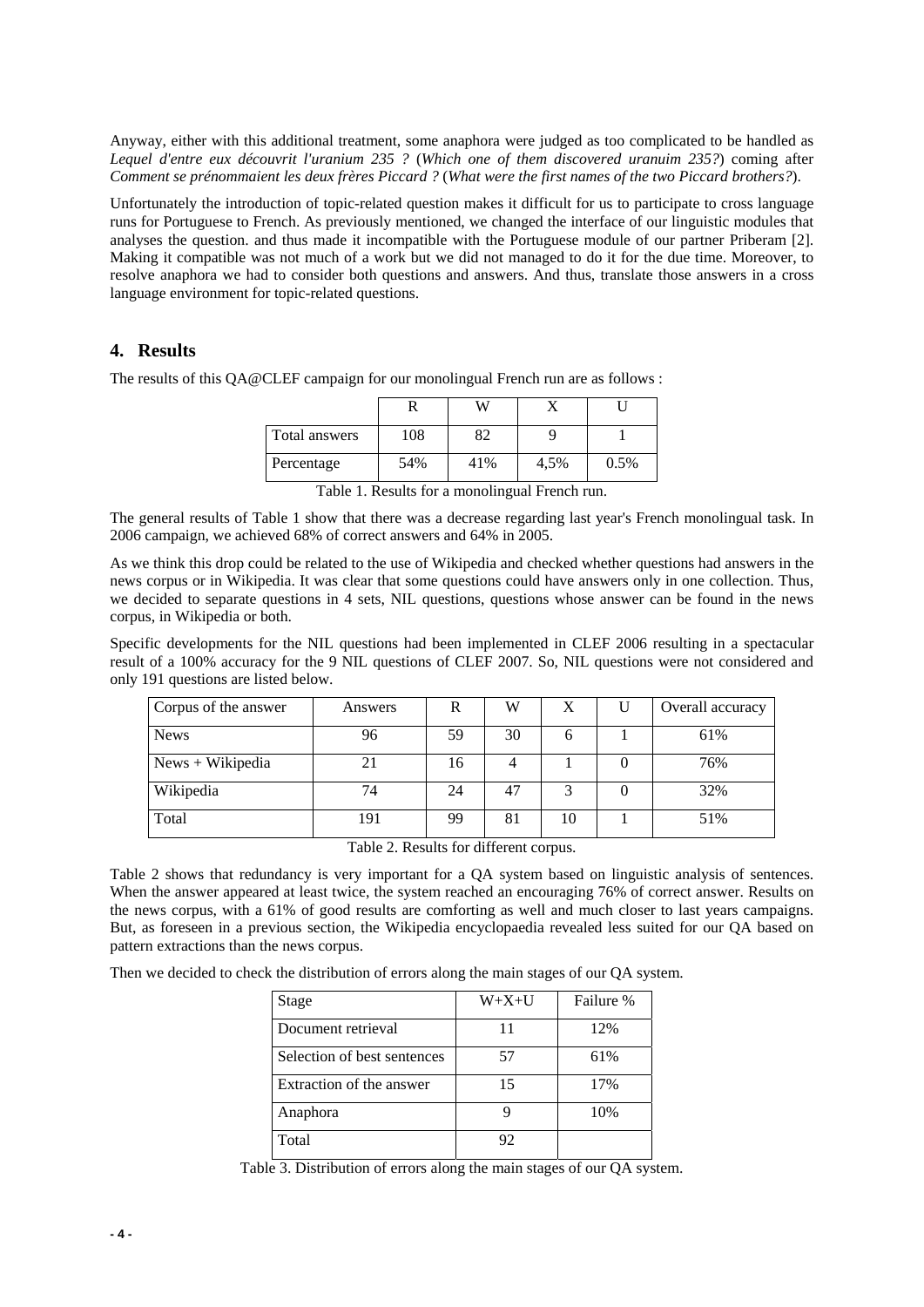Table 3 shows that for 11 questions, The Document Retrieval stage does not extract the blocks where an answer is mentioned. This is related with several issues :

- the number of one kilobyte blocks extracted is limited to 100. Therefore, for a common category of question like the definition category and very common words, numerous blocks get the same score. The question *Quelle est la plus grande banque du Japon* (*Which is the biggest bank in Japan?*), is a typical example of this. Here the category of the question is *definition* and searched pivots are the common noun *bank* and the proper noun *Japan.* Just for Wikipedia, 1166 blocks contain those 3 elements. Those blocks are ranked with meta data, occurrences of pivots and as a result 36 blocks are chosen. But then, the 64 following blocks are somehow randomly selected out of the 1130 remaining.

- some noun phrase or named entities are difficult to extract. This is particularly penalizing as words in the noun phrase or named entity are very common. For the question *Qui remporta le Tournoi des Cinq nations en 1994 ?* (*Who won the 5 nations championship in 1994?*), we do not recognize the named entity *Tournoi des Cinq nations* but the proper nouns *Tournoi* and *Cinq* and the noun *Nation.* Note that here capital letters on *Tournoi*  and *Cinq,* very surprising in French indeed, surely make the correct recognition impossible.

- some links between questions and answers are too subtle. If we consider the question *Sur une montre, quelle aiguille représente les heures ?* (*On a watch, which needle represents the hour?*) the answer is "...*l'heure indiquée par la petite aiguille d'une horloge*" (...*the hour indicated by the small needle of a clock*). Our synonym dictionary provides us with the information that *représente* (*represent*) is a synonym of *indiquer* with a proximity of 10%. Unfortunately, *montre* (*watch*) is not mentioned as a synonym of *horloge* (*clock*). As all pivots are very frequent in the corpus, the block containing the answer is not possibly selected here.

As for the Selection of best sentences and the extraction of answer stage, many errors are connected with patterns of extraction that are difficult to fine tuned. Moreover we encounter some difficulties in writing extraction patterns for answers in long sentences or in a particular document layout like tables or enumeration.

Finally, 9 questions failed due to a bad resolution of anaphora resulting in a lack of core pivots making it impossible to find answer blocks. As a matter of fact, out of the 76 questions in sequence, only 43 contained an anaphora.

|                     | Total | R  | $W+X+U$ | Overall<br>Accuracy |
|---------------------|-------|----|---------|---------------------|
| Anaphora recognised | 33    | 19 | 14      | 56%                 |
| Anaphora missed     | 10    |    |         | 18%                 |
| Total               | 43    | 20 | 23      | 46%                 |

Table 4. Results for question with anaphora.

Table 4 points out that the system described previously resolved 74% of the proposed anaphora. For those questions, results were similar to the overall results. Surprisingly, an answer was correctly found for an unrecognised anaphora. This question is *Qui était , avant cette chute, le président du régime communiste en Afghanistan ?* (*Who was the communist president before the fall?*). Here the anaphora is on the *fall* that should be replaced by *Communist regime collapse in Afghanistan*. However, all referred words in the anaphora are mentioned in the question (*Afghanistan*, *communiste*, *chute*, *régime*), thus, making the anaphora resolution not that important for the document retrieval state. And finally, for the Extraction of Answer stage, as the adjunct of time is not necessary here to find the answer.

If our overall results are globally inferior this year, with 54% to be compared to the 68% of 2006, it can be interesting to compare both results on the same category of questions, that is questions out of sequences where answers can be found in the news corpus.

|          | Corpus of the answer           | Total | R  | $W+X+U$ | Overall<br>Accuracy |
|----------|--------------------------------|-------|----|---------|---------------------|
| Out of   | News and<br>$News + Wikipedia$ | 84    | 55 | 29      | 65%                 |
| sequence | Wikipedia only                 | 31    | 10 | 21      | 32%                 |
|          | Total                          | 115   | 65 | 50      | 56%                 |